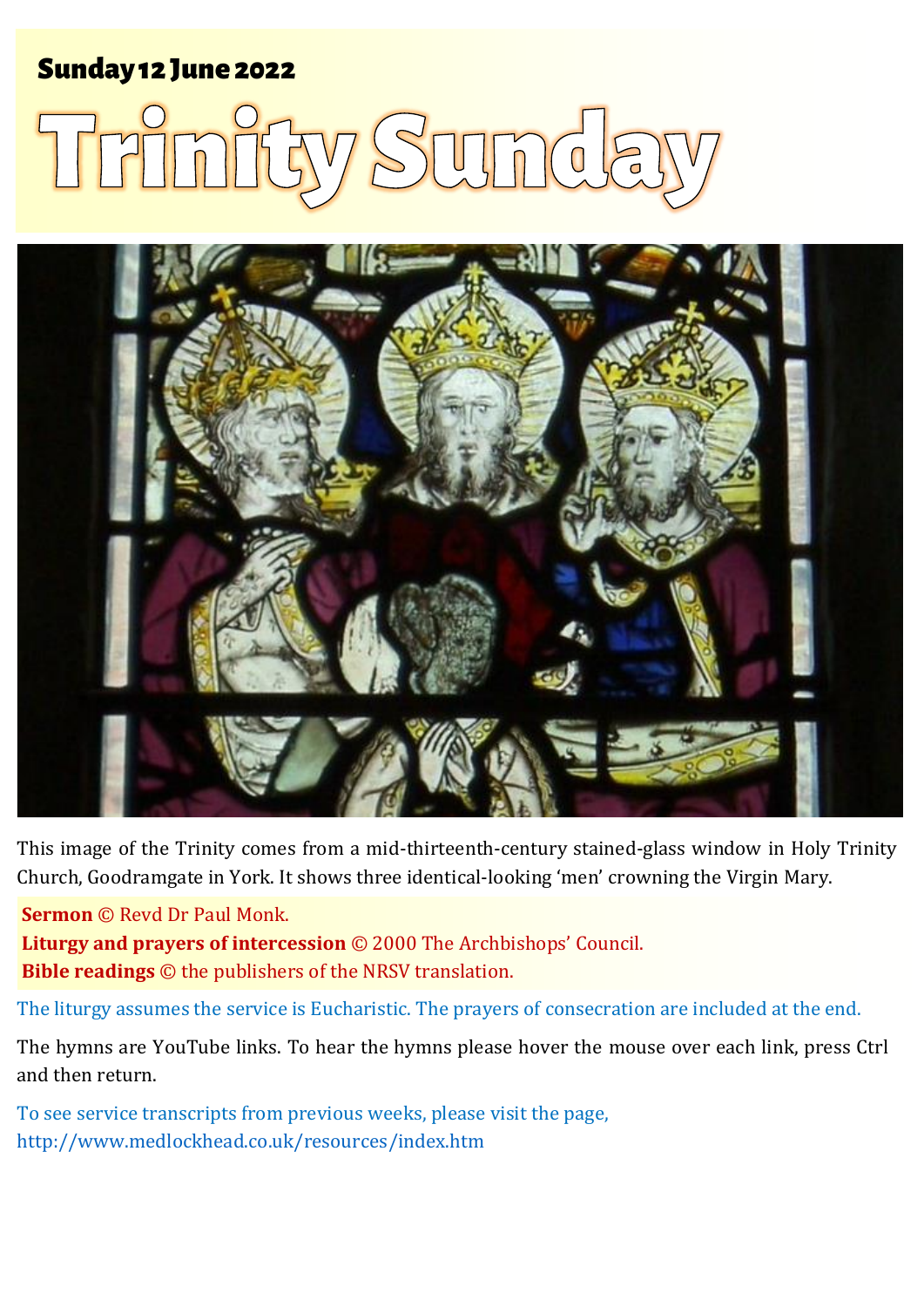# **Introduction and welcome**

| <b>HYMN 1 Father in Heaven</b> | (please click on this link to hear the hymn) |  |
|--------------------------------|----------------------------------------------|--|
|                                |                                              |  |

# **The Welcome**

In the name of the Father, and of the Son, and of the Holy Spirit

All **Amen.**

The Lord be with you

All **And also with you.**

# **The Preparation**

All **Almighty God,**

**to whom all hearts are open, all desires known, and from whom no secrets are hidden: cleanse the thoughts of our hearts by the inspiration of your Holy Spirit, that we may perfectly love you, and worthily magnify your holy name; through Christ our Lord. Amen.**

Our Lord Jesus Christ said:

The first commandment is this: 'Hear, O Israel, the Lord our God is the only Lord. You shall love the Lord your God with all your heart, with all your soul, with all your mind, and with all your strength.'

And the second is this: 'Love your neighbour as yourself.' There is no other commandment greater than these. On these two commandments hang all the law and the prophets.

#### **All Amen. Lord, have mercy.**

Holy, holy, holy.

When our eyes have seen the Lord of hosts we echo the words of Isaiah, 'Woe is me! I am doomed'.

We long for the fire of God's cleansing to touch our unclean lips,

for our iniquity to be removed and our sins wiped away.

So we meet with God, Father, Son, and Holy Spirit, with confession on our lips.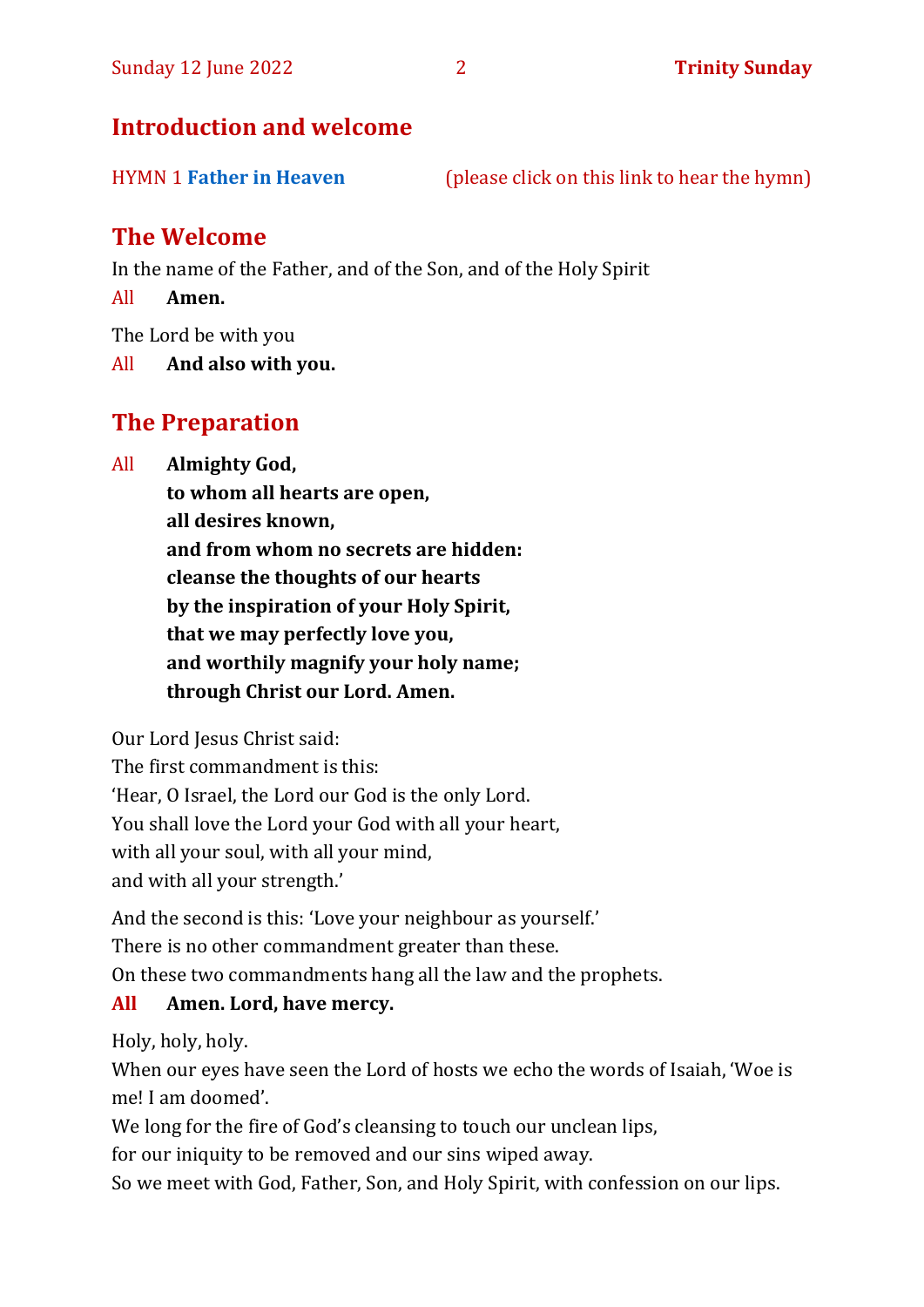All **Almighty God, our heavenly Father, we have sinned against you and against our neighbour in thought and word and deed, through negligence, through weakness, through our own deliberate fault. We are truly sorry and repent of all our sins. For the sake of your Son Jesus Christ, who died for us, forgive us all that is past and grant that we may serve you in newness of life to the glory of your name. Amen.**

Almighty God,

who forgives all who truly repent, have mercy upon you, pardon and deliver you from all your sins, confirm and strengthen you in all goodness, and keep you in life eternal; through Jesus Christ our Lord.

All **Amen.**

# **The Gloria**

This version of the Gloria is sung to the tune of 'the **[Ash Grove](https://www.youtube.com/watch?v=AgSDwFodHw8)**'.

All **Sing glory to God in the height of the heavens, salvation and peace to his people on earth; our King and our Saviour, our God and our Father, we worship and praise you and sing of your worth.**

> **Creation unites in the power of the Spirit, in praise of the Father, through Jesus the Son. So complex, so simple, so clear, so mysterious, our God ever Three yet eternally one.**

**Lord Jesus, the Christ, only Son of the Father, the lamb who has carried our burden of shame, now seated on high in the glory of heaven, have mercy upon us who call on your name.**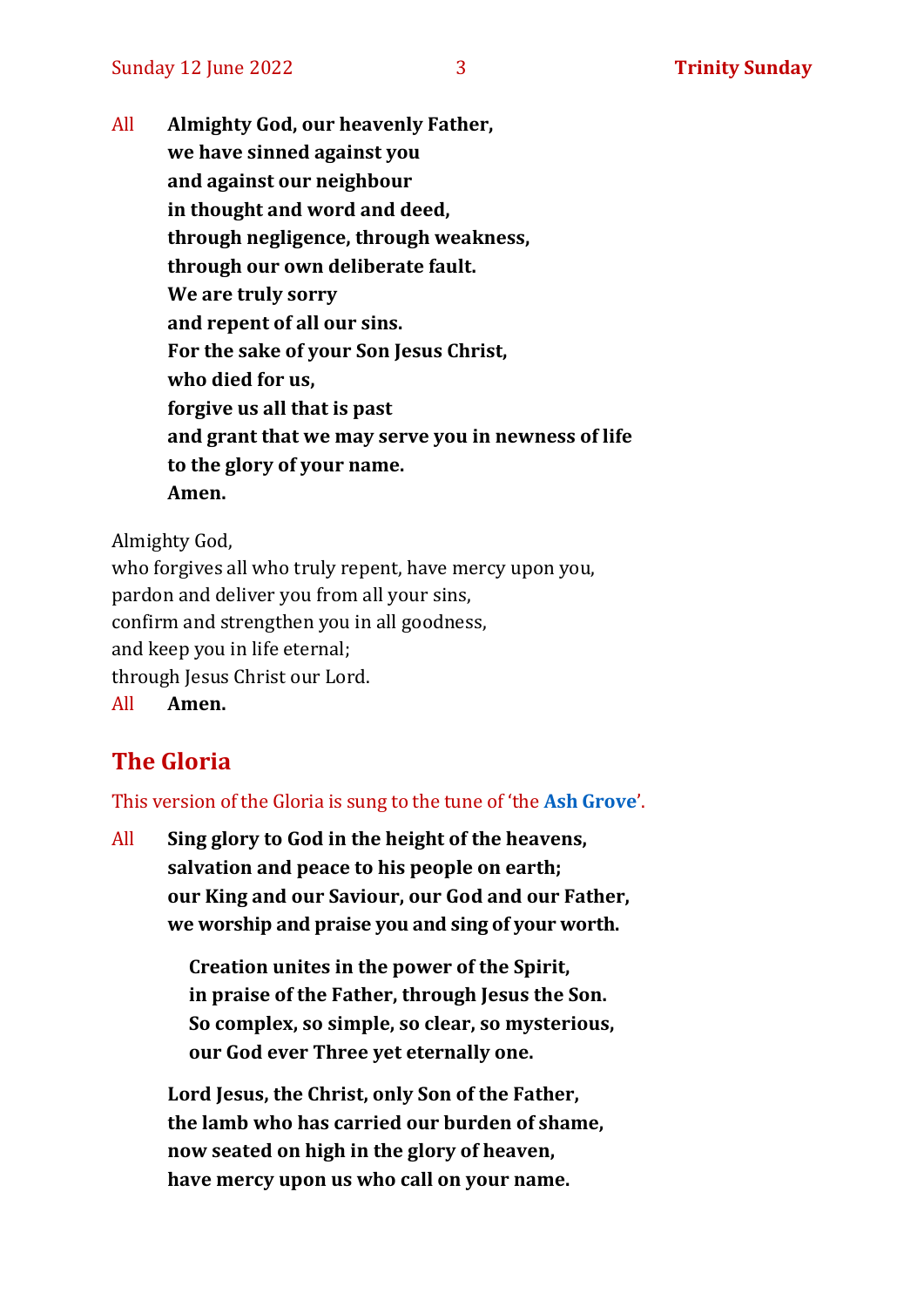#### **Refrain**

**For you, only you, we acknowledge as holy, we name you alone as our Saviour and Lord; you only, O Christ, with the Spirit exalted, are one with the Father, for ever adored.**

**Refrain**

# **The Collect for Trinity Sunday**

Holy God, faithful and unchanging: enlarge our minds with the knowledge of your truth, and draw us more deeply into the mystery of your love, that we may truly worship you, Father Son and Holy Spirit, one God, now and for ever. All **Amen.**

# **First reading**

A reading from the Book of Proverbs

Does not wisdom call, and does not understanding raise her voice? On the heights, beside the way, at the crossroads she takes her stand; beside the gates in front of the town, at the entrance of the portals she cries out: 'To you, O people, I call, and my cry is to all that live.

The Lord created me at the beginning of his work, the first of his acts of long ago. Ages ago I was set up, at the first, before the beginning of the earth. When there were no depths I was brought forth, when there were no springs abounding with water. Before the mountains had been shaped, before the hills, I was brought forth when he had not yet made earth and fields, or the world's first bits of soil.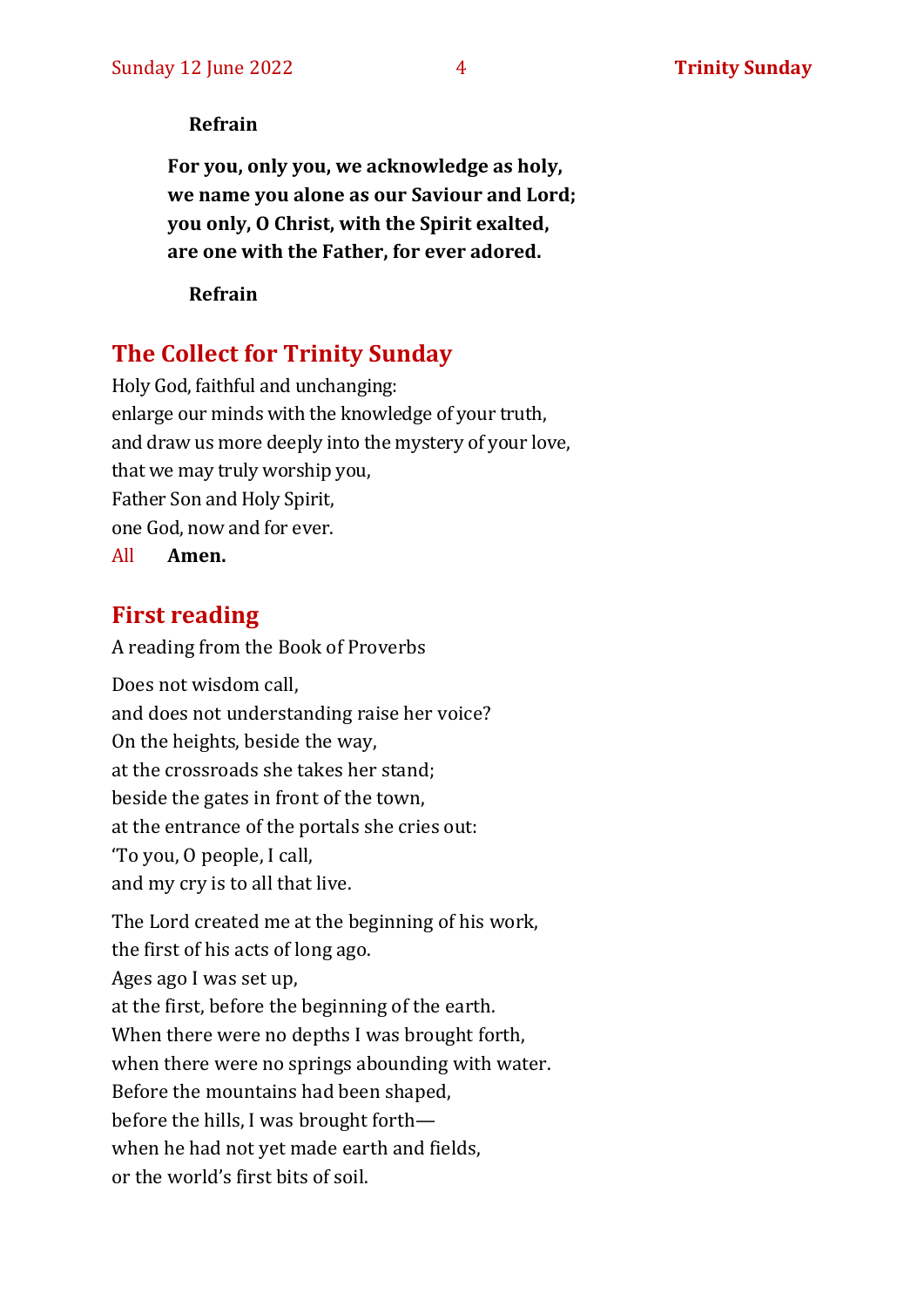When he established the heavens, I was there, when he drew a circle on the face of the deep, when he made firm the skies above, when he established the fountains of the deep, when he assigned to the sea its limit, so that the waters might not transgress his command, when he marked out the foundations of the earth, then I was beside him, like a master worker; and I was daily his delight, rejoicing before him always, rejoicing in his inhabited world and delighting in the human race. *Proverbs 8:1–4, 22–31* This is the Word of the Lord

All **Thanks be to God.**

#### **Second reading**

A reading from St Paul's Letter to the Romans

Therefore, since we are justified by faith, we have peace with God through our Lord Jesus Christ, through whom we have obtained access to this grace in which we stand; and we boast in our hope of sharing the glory of God. And not only that, but we also boast in our sufferings, knowing that suffering produces endurance, and endurance produces character, and character produces hope, and hope does not disappoint us, because God's love has been poured into our hearts through the Holy Spirit that has been given to us.

For while we were still weak, at the right time Christ died for the ungodly. Indeed, rarely will anyone die for a righteous person—though perhaps for a good person someone might actually dare to die. But God proves his love for us in that while we still were sinners Christ died for us. Much more surely then, now that we have been justified by his blood, will we be saved through him from the wrath of God. For if while we were enemies, we were reconciled to God through the death of his Son, much more surely, having been reconciled, will we be saved by his life. But more than that, we even boast in God through our Lord Jesus Christ, through whom we have now received reconciliation. *Romans 5:1–11*

This is the Word of the Lord

All **Thanks be to God.**

HYMN 2 **[Father, we adore you](https://www.youtube.com/watch?v=9bdid2HFk0c)** (please click on this link to hear the hymn)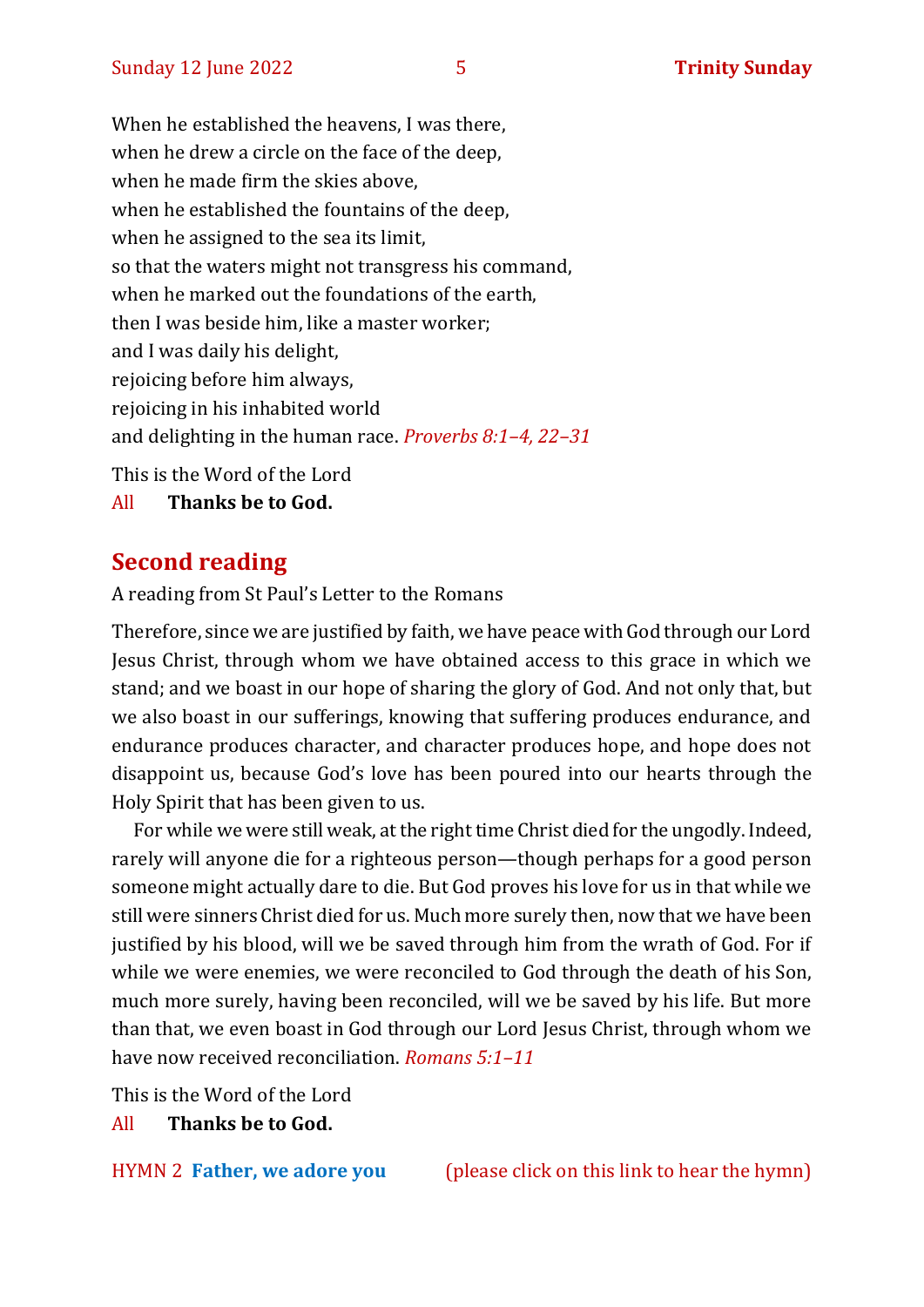# **Gospel reading**

Hear the Gospel of our Lord Jesus Christ according to John

#### All **Glory to you O Lord.**

Jesus said, 'When the Advocate comes, whom I will send to you from the Father, the Spirit of truth who comes from the Father, he will testify on my behalf. You also are to testify because you have been with me from the beginning.

'I have said these things to you to keep you from stumbling. They will put you out of the synagogues. Indeed, an hour is coming when those who kill you will think that by doing so they are offering worship to God. And they will do this because they have not known the Father or me. But I have said these things to you so that when their hour comes you may remember that I told you about them. 'I did not say these things to you from the beginning, because I was with you. But now I am going to him who sent me; yet none of you asks me, 'Where are you going?' But because I have said these things to you, sorrow has filled your hearts.

'Nevertheless I tell you the truth: it is to your advantage that I go away, for if I do not go away, the Advocate will not come to you; but if I go, I will send him to you. And when he comes, he will prove the world wrong about sin and righteousness and judgment: about sin, because they do not believe in me; about righteousness, because I am going to the Father and you will see me no longer; about judgment, because the ruler of this world has been condemned.

'I still have many things to say to you, but you cannot bear them now. When the Spirit of truth comes, he will guide you into all the truth; for he will not speak on his own, but will speak whatever he hears, and he will declare to you the things that are to come. He will glorify me, because he will take what is mine and declare it to you. All that the Father has is mine. For this reason I said that he will take what is mine and declare it to you'. *John 15:26—16:15*

This is the Gospel of the Lord

All **Praise to you O Christ.** 

#### **Sermon**

Today sees the start of the great season of Trinity. In ages past, the season of Trinity was used as a form of catechesis—a season for teaching the elements of the Christian faith. So, during this time, Christians around the world will be thinking through questions such as, 'What is the Church?' What is prayer?' and so on. And today, the first day of the Trinity season, we start at the absolute beginning. We ask the question, 'Who is God?'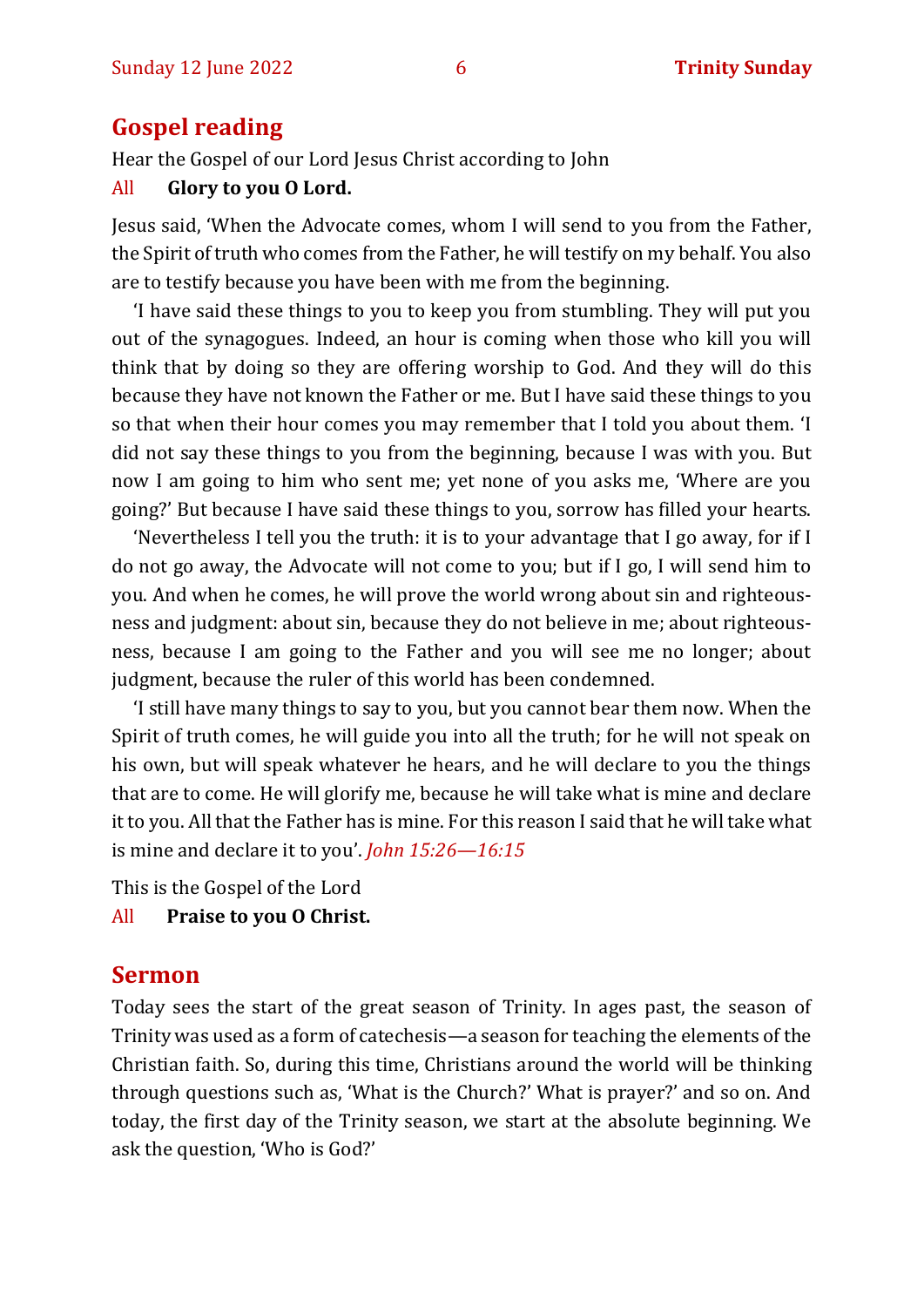Before we begin to consider the question, I'll start with a story: the telescope was invented in the sixteenth century. One of the first good-quality instruments was made by the Italian astronomer, Galileo. One day he pointed his telescope at the planet Saturn. We know today how Saturn has enormous, beautiful rings around it, but Galileo didn't. His telescope was nowhere near as good as anything available today, so all he saw was a blob —the planet itself—and two smaller blobs, one either side, which he called 'ears.' He was bemused and could not work out what he was seeing. He looked through his telescope every night, but never solved the riddle of why Saturn had ears. In fact, it was more than a hundred years later, after astronomers had invented stronger and yet stronger telescopes, that the riddle of Saturn's 'ears' was solved: of course, Saturn has a central spherical body and rings.

A silly story, perhaps. We're now going to look through the telescope of faith at the heavens or, rather, at Heaven, at God. When you look at God, what do you see? A man on a cloud maybe, or a being on a sapphire throne, like that seen by Isaiah? Or do you see a Jewish Palestinian peasant healing, teaching and dying on a Cross? Or do you see tongues of fire descending from heaven on a group of frightened disciples, as we heard last week at Pentecost? Who and what is God to you? The answer to this vital question could very well determine our eternal destiny.

When a Christian first comes to faith, they tend to adopt a caricature image of God seeing just one person of the Trinity: the High Church tends to concentrate on God the Father, the Evangelical sees Jesus the Son, and the Charismatic Church tends to look first and foremost at the Holy Spirit. Oversimplifications, of course. But do we see one person of the Trinity as central with two 'blobs' either side, or do we see all three as one?

In the story of Galileo, he became obsessed with the mystery  $-$  what was he seeing? He didn't let the matter rest. Rather, he remade his telescope, made it stronger and better; he looked from every angle, continually seeking an answer. Similarly, we too must look at God through our lens of faith, looking at God through the Scriptures, through sharing the experiences of the great saints of the past, and most importantly, through prayer. Like Galileo, we must assemble stronger telescopes of faith—that's why it is so vital we must grow in prayer. Perhaps our telescope of faith ought to look inwards as well as outwards.

You see,the whole point of our being a Christian is to gain an ever clearer view of God. After all, a central assertion of Christianity is that God *is* knowable. That's why Jesus came to earth: his death and resurrection cleared away the clouds of sin obscuring the view between God up there and us down here, looking for God. And as our vision of God clarifies, we see God as a Trinity—Father, Son, and Holy Spirit.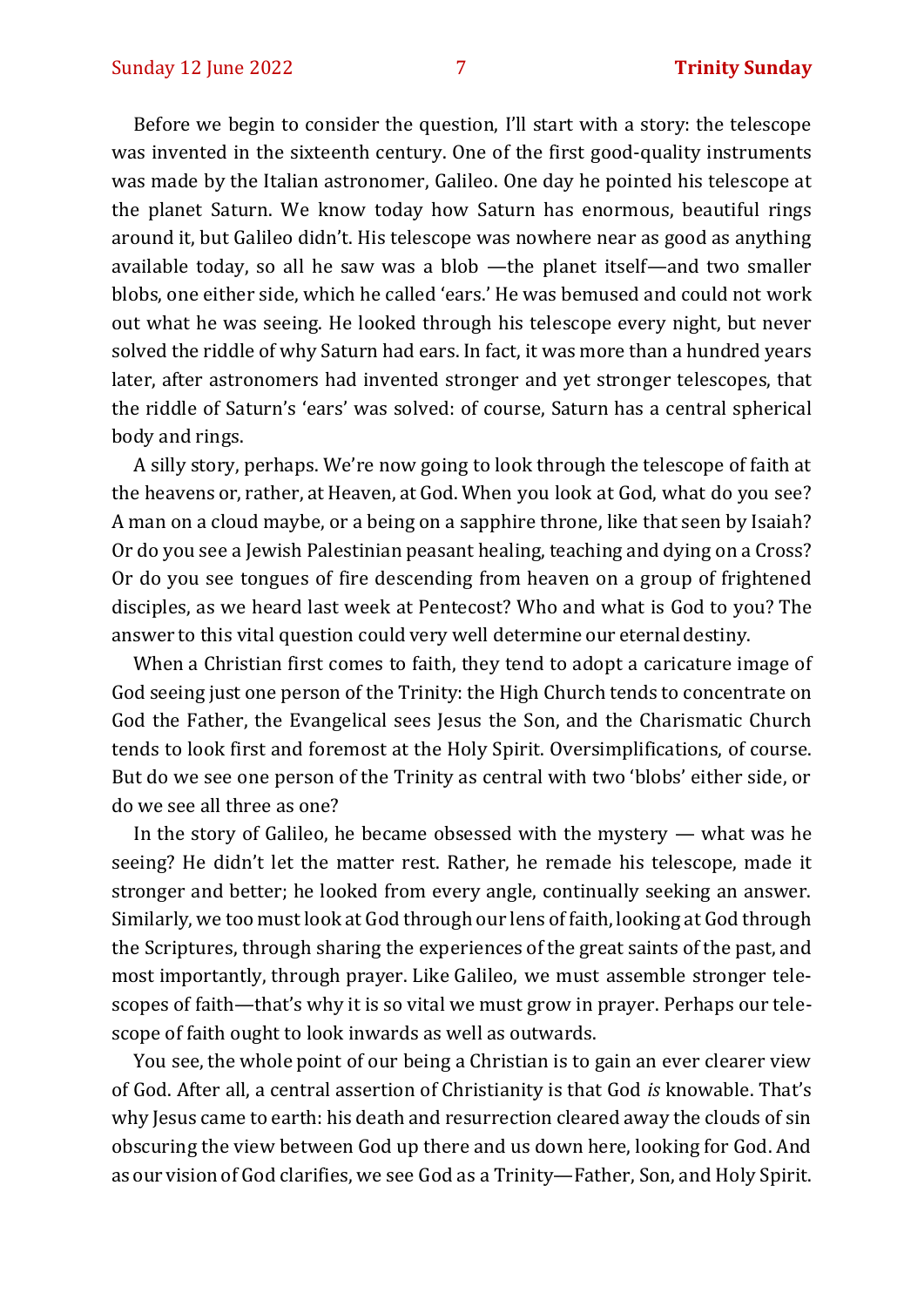Each is the one God. Each is crucial for salvation. Each loves us dearly with a love beyond description. And each wants us to know him more.

Christian: it is your vocation to grow closer to God, and see for yourself who God is. It is your birth-right to see Him, and get close to Him in your prayer. It is your duty and your joy to come close to Him as a disciple and friend. The Christian whose vision of God is static is, in reality, backsliding in the faith. Is your vision of Go growing?

So, today—Trinity Sunday—let us determine once more to explore God, to look at Him in our own lives of faith, and determine to get a closer view. Who is God to you?

# **The Creed**

Do you believe and trust in God the Father, the source of all being and life, the one for whom we exist?

#### All **We believe and trust in him.**

Do you believe and trust in God the Son, who took our human nature,

died for us and rose again?

#### All **We believe and trust in him.**

Do you believe and trust in God the Holy Spirit, who gives life to the people of God and makes Christ known in the world?

#### All **We believe and trust in him.**

This is the faith of the Church.

All **This is our faith. We believe and trust in one God, Father, Son and Holy Spirit. Amen.**

# **Prayers of intercession**

We come boldly to the throne of grace, praying to the almighty God, Father, Son, and Holy Spirit for mercy and grace.

All **We plead before your throne in heaven.**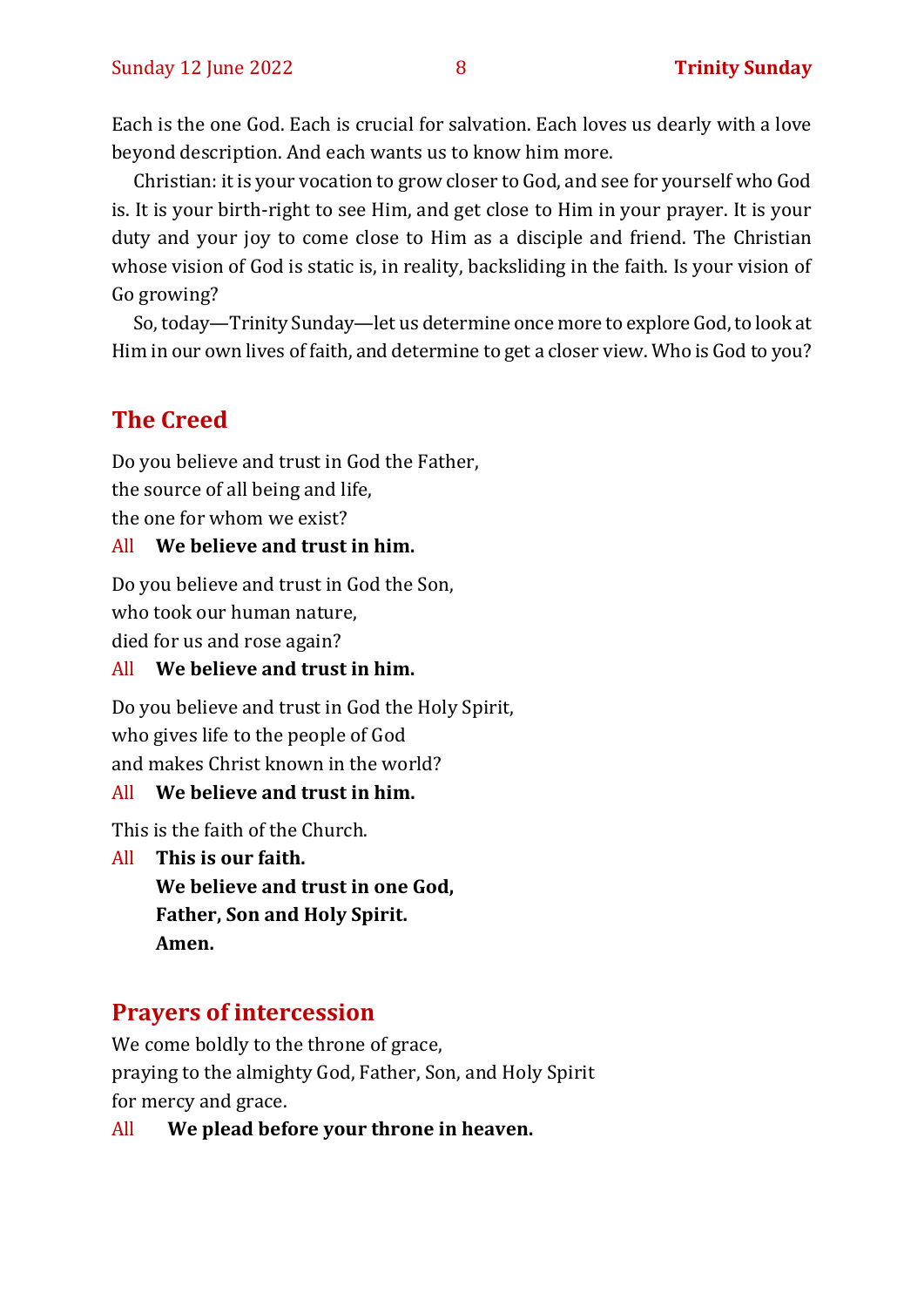Father of heaven, whose love profound a ransom for our souls has found: We pray for the world, created by your love, for its nations and governments … Extend to them your peace, pardoning love, mercy and grace.

## All **We plead before your throne in heaven.**

Almighty Son, incarnate Word, our Prophet, Priest, Redeemer, Lord: We pray for the Church, created for your glory, for its ministry to reflect those works of yours … Extend to us your salvation, growth, mercy and grace.

#### All **We plead before your throne in heaven.**

Eternal Spirit, by whose breath

the soul is raised from sin and death:

We pray for families and individuals, created in your image,

for the lonely, the bereaved, the sick and the dying …

Breathe on them the breath of life

and bring them to your mercy and grace.

## All **We plead before your throne in heaven.**

Thrice holy! Father, Spirit, Son,

Mysterious Godhead, Three in One:

We pray for ourselves,

for your Church, for all whom we remember before you …

Bring us all to bow before your throne in heaven,

to receive life and pardon, mercy and grace for all eternity, as we worship you, saying,

All **Holy, holy, holy Lord, God of power and might, heaven and earth are full of your glory. Hosanna in the highest. Amen.**

# Merciful Father,

All **accept these prayers for the sake of your Son, our Saviour Jesus Christ. Amen.**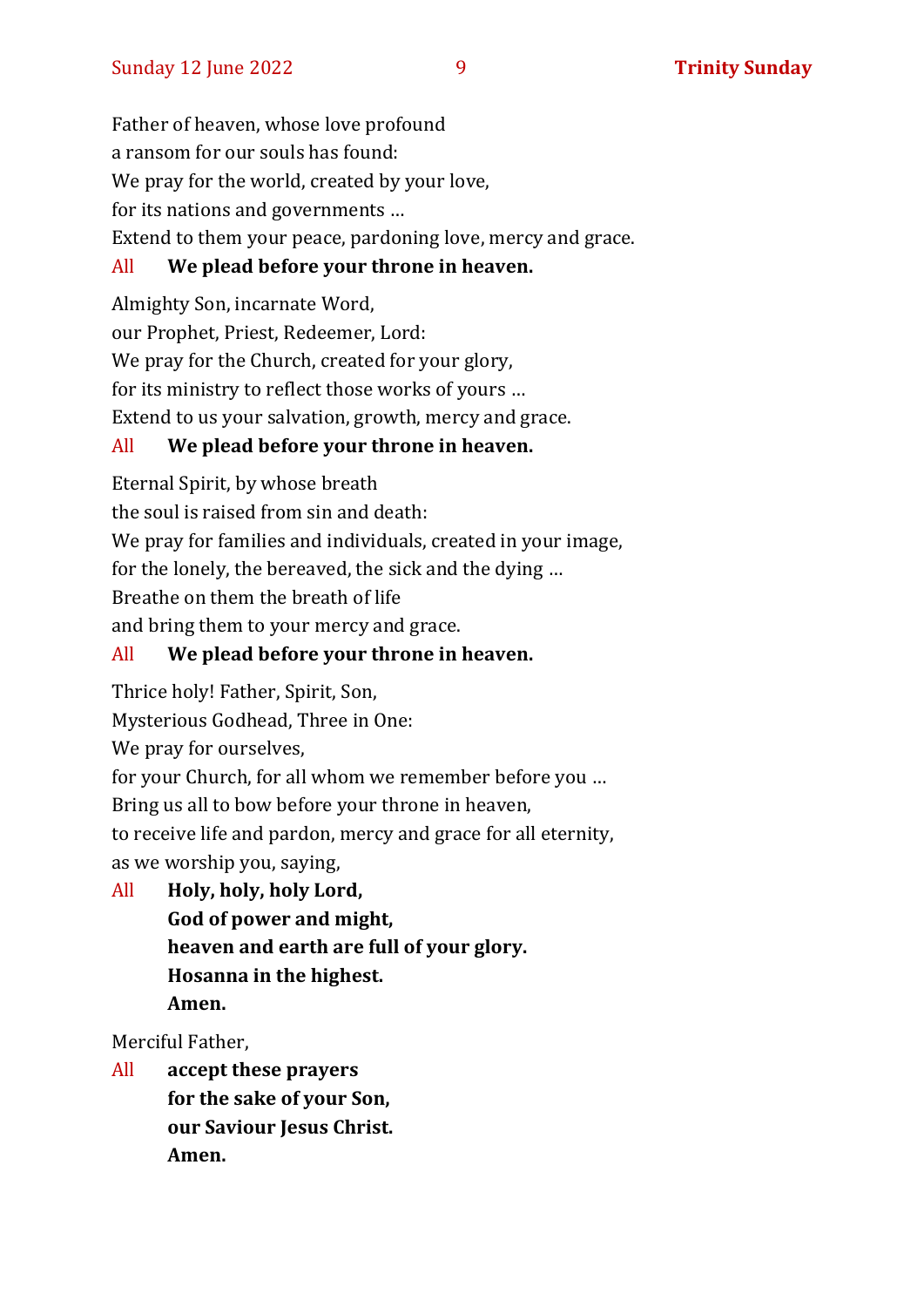# **The Peace**

The peace to this house from God our heavenly Father. The peace to this house from his Son who is our peace. The peace to this house from the Holy Spirit, the life-giver.

The peace of the Lord be always with you.

All **And also with you**

HYMN 3 **[Holy, holy, holy is the Lord](https://www.youtube.com/watch?v=xmUOnZLv4og)** (please click on this link to hear the hymn)

The liturgy of the Communion Service appears below

# The Dismissal

The Lord God almighty, Father, Son, and Holy Spirit, the holy and undivided Trinity, guard you, save you, and bring you to that heavenly city, where he lives and reigns for ever and ever. And the blessing of God the Almighty be with you now and remain with you always. All **Amen.**

HYMN 4 **[Holy, holy, holy](https://www.youtube.com/watch?v=0SHDNs7Dt5M)** (please click on this link to hear the hymn)

Go in peace to love and serve the Lord.

All **In the name of Christ. Amen.**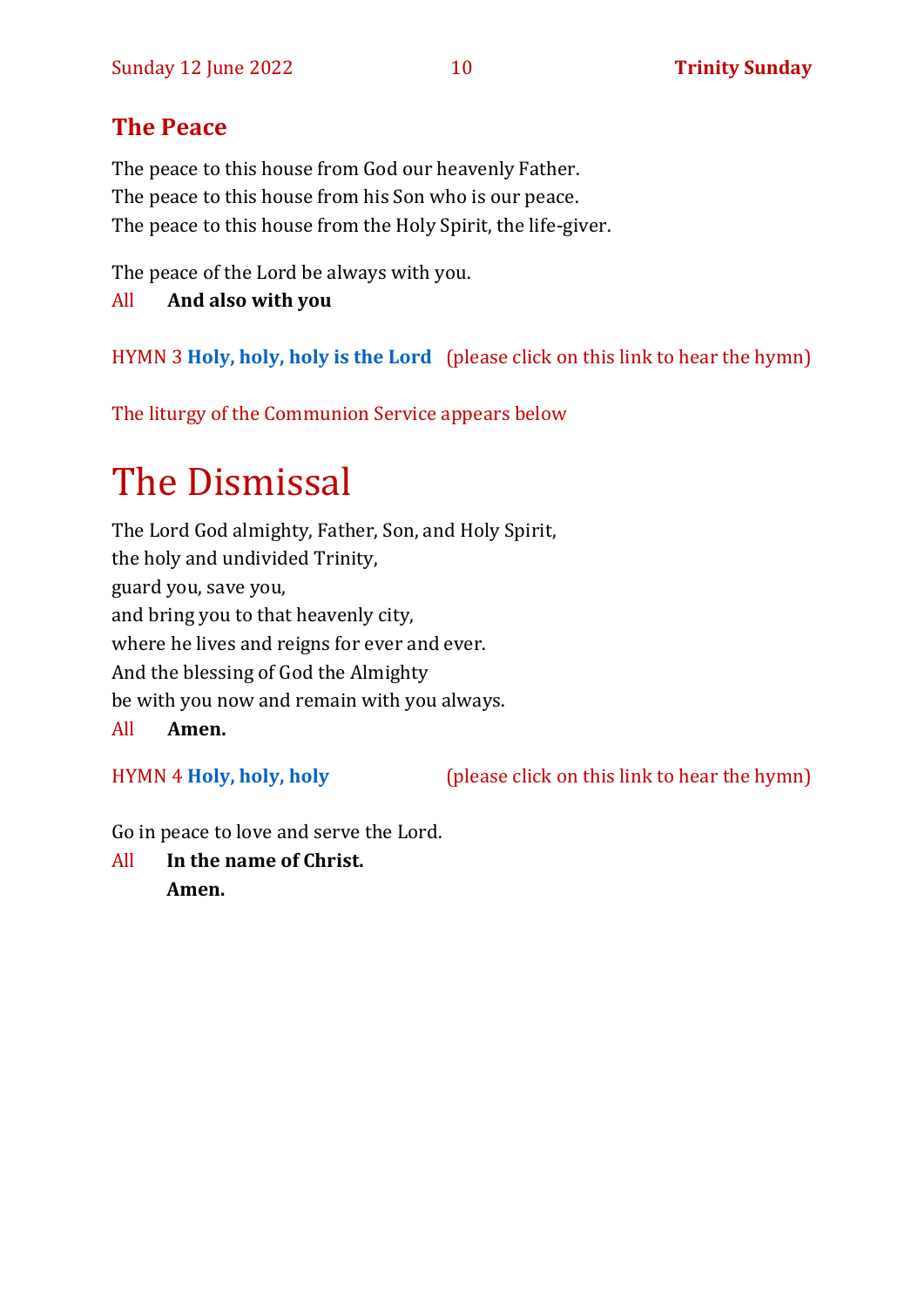# The Liturgy of the Sacrament

# **Eucharistic Prayer** (prayer E)

The Lord be with you

#### All **and also with you.**

Lift up your hearts.

#### All **We lift them to the Lord.**

Let us give thanks to the Lord our God.

#### All **It is right to give thanks and praise.**

It is indeed right, our duty and our joy, always and everywhere to give you thanks, holy Father, almighty and eternal God. For with your only-begotten Son and the Holy Spirit you are one God, one Lord. All that you reveal of your glory, the same we believe of the Son and of the Holy Spirit, without any difference or inequality. We, your holy Church, acclaim you, Father of majesty unbounded, your true and only Son, worthy of all worship, and the Holy Spirit, advocate and guide. Three Persons we adore, one in being and equal in majesty. And so with angels and archangels, with cherubim and seraphim, we sing for ever of your glory:

All **Holy, holy, holy Lord, God of power and might, heaven and earth are full of your glory. Hosanna in the highest. Blessed is he who comes in the name of the Lord. Hosanna in the highest.**

We praise and bless you, loving Father, through Jesus Christ, our Lord; and as we obey his command, send your Holy Spirit, that broken bread and wine outpoured may be for us the body and blood of your dear Son.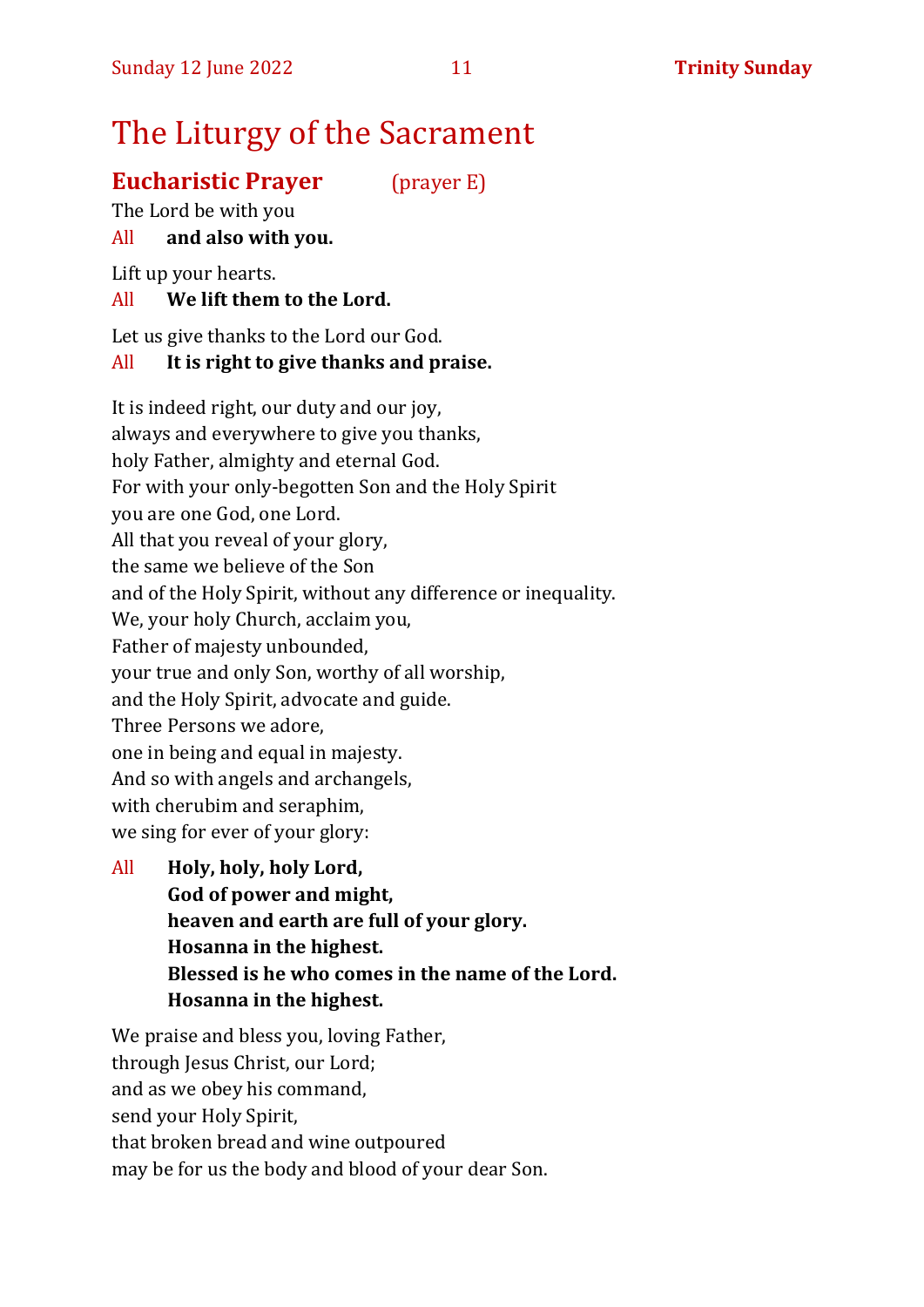On the night before he died he had supper with his friends and, taking bread, he praised you. He broke the bread, gave it to them and said: Take, eat; this is my body which is given for you; do this in remembrance of me.

When supper was ended he took the cup of wine. Again he praised you, gave it to them and said: Drink this, all of you; this is my blood of the new covenant, which is shed for you and for many for the forgiveness of sins. Do this, as often as you drink it, in remembrance of me.

So, Father, we remember all that Jesus did, in him we plead with confidence his sacrifice made once for all upon the cross.

Bringing before you the bread of life and cup of salvation, we proclaim his death and resurrection until he comes in glory.

Great is the mystery of faith:

All **Christ has died. Christ is risen. Christ will come again.**

Lord of all life,

help us to work together for that day

when your kingdom comes

and justice and mercy will be seen in all the earth.

Look with favour on your people, gather us in your loving arms and bring us with all the saints to feast at your table in heaven.

Through Christ, and with Christ, and in Christ, in the unity of the Holy Spirit, all honour and glory are yours, O loving Father, for ever and ever.

All **Amen.**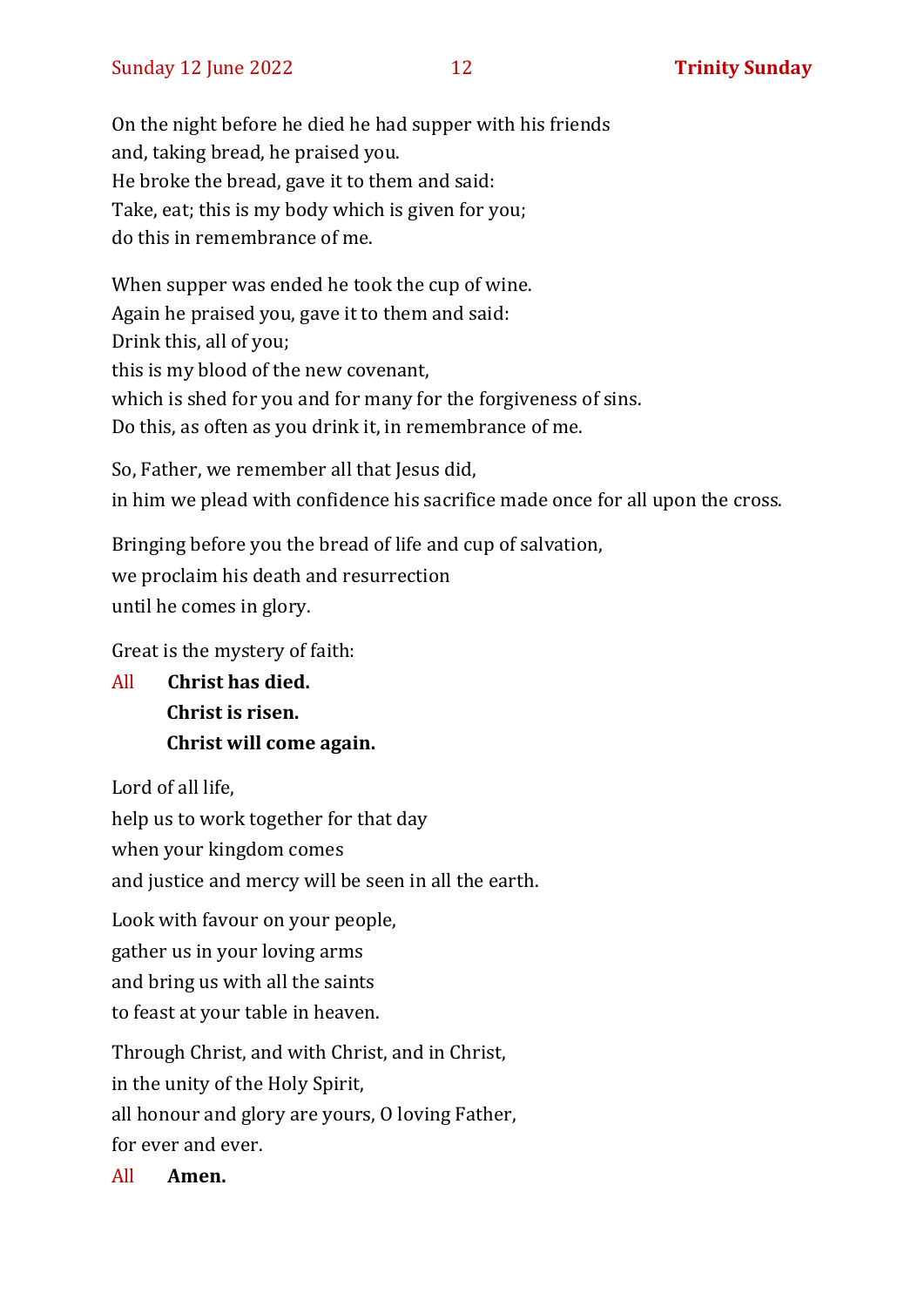# **The Lord's Prayer**

As our Saviour taught us, so we pray

All **Our Father in heaven, hallowed be your name, your kingdom come, your will be done, on earth as in heaven. Give us today our daily bread. Forgive us our sins as we forgive those who sin against us. Lead us not into temptation but deliver us from evil.**

**For the kingdom, the power, and the glory are yours now and for ever. Amen.**

# **Breaking of the Bread**

We break this bread to share in the body of Christ.

- All **Though we are many, we are one body, because we all share in one bread.**
- All **Lamb of God, you take away the sin of the world, have mercy on us.**

**Lamb of God, you take away the sin of the world, have mercy on us.**

**Lamb of God, you take away the sin of the world, grant us peace.**

Draw near with faith. Receive the body of our Lord Jesus Christ which he gave for you, and his blood which he shed for you. Eat and drink in remembrance that he died for you, and feed on him in your hearts by faith with thanksgiving.